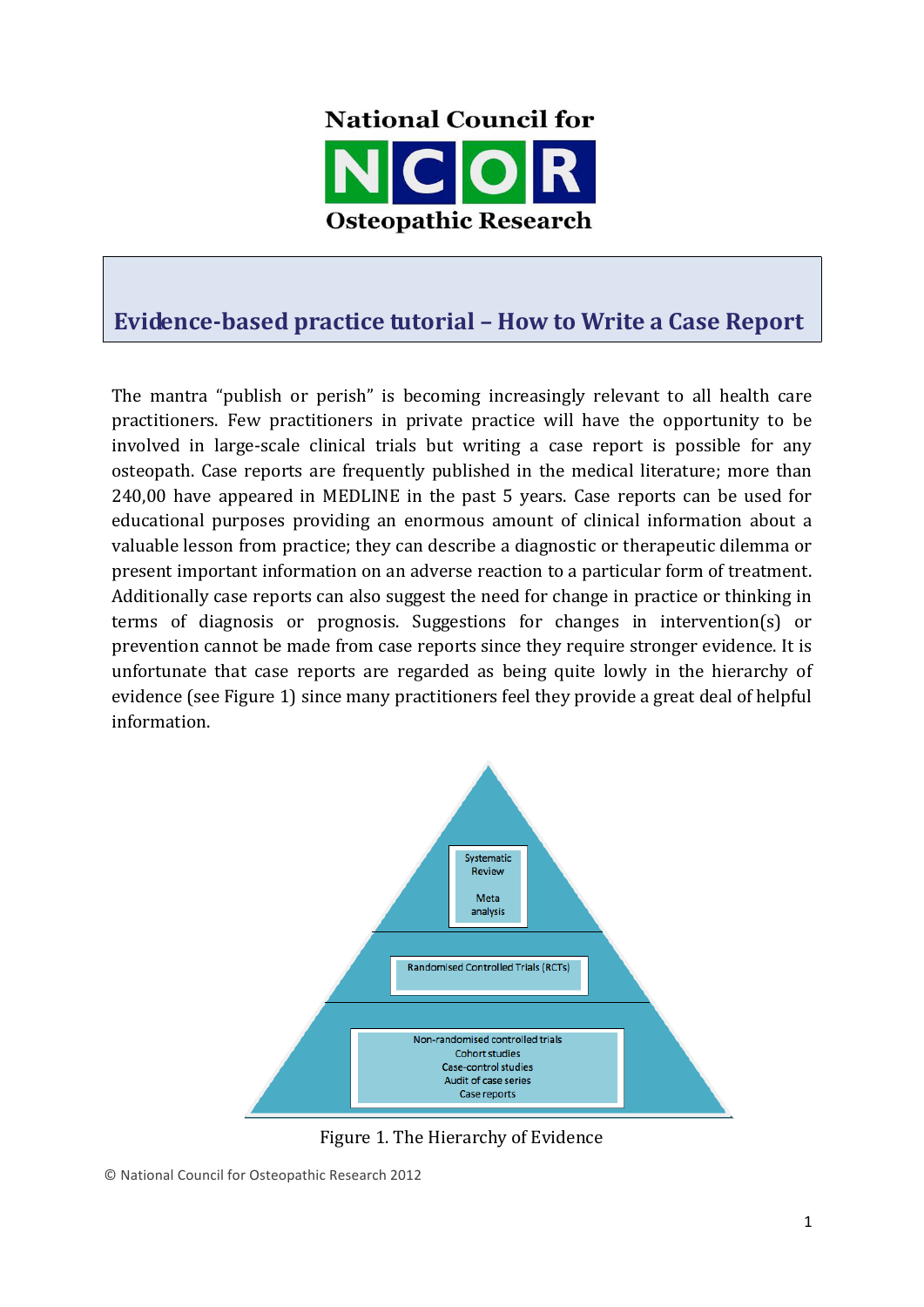This sentiment was acknowledged by Brodell  $(2000)^1$  who stated "In this era of outcome studies and evidence-based medicine, the value of case reports, physician intuition, and serendipity is often overlooked. All science is rooted in observations, and full time clinicians are in ideal positions to observe unusual cases, develop rational explanations for the findings, and follow progress to determine if their hypothesis appears to be valid." Therefore, the collected findings of case reports may provide bases for future research studies that will lead to evidence-based treatments.

If a patient has presented in clinical practice with an unusual or interesting disorder, it can be helpful to capture this in a case report. If you feel you would like to write a case report, written and signed consent should be obtained initially from a patient or their guardian. Obtaining consent is mandatory for some journals, but it is important to realise that this is a demonstration of good practice.

Once a suitable patient has been identified, there are certain steps to follow when writing a case report. A literature search should be carried out using suitable databases e.g. Medline, Pub Med, AMED and a search engine e.g. Google. A summarised account should be written including a patient's history, the examination(s) performed, the clinical features revealed in the examination, investigations that have been requested or already conducted (if appropriate), results of relevant investigations (both negative and positive findings), treatment and management strategy undertaken and the outcome of treatment. The patient's notes can be used to recall these details. Previous treatment and the outcome of any previous treatment should also be included. Confidentiality is essential and all of the information relating to the patient in the case report should be anonymised to prevent the patient's identity being revealed.

When considering a particular journal for submission of a case report, its website should be visited to identify the type of submissions a journal will accept. Some journals e.g. British Medical Journal, don't accept case reports per se, but have a section described as "Lesson of the Week." It is also important to consider the word limit and basic format required by a journal for each article. Formatting requirements in journals dictate the manner in which margins, numbering and spacing should be presented. Each journal will also have a preferred manner for presenting references e.g. Harvard, Vancouver (also known as output style).

The commonest way to present a case report is as follows:

## **Introduction**

Summarise what your case report is about in one or two sentences.

## **Case Report**

its own paragraph without headings. This part should read easily as if telling a story This should be a summary of the information obtained from the patient's history, examination, test results and treatment. Each category of information can be enclosed in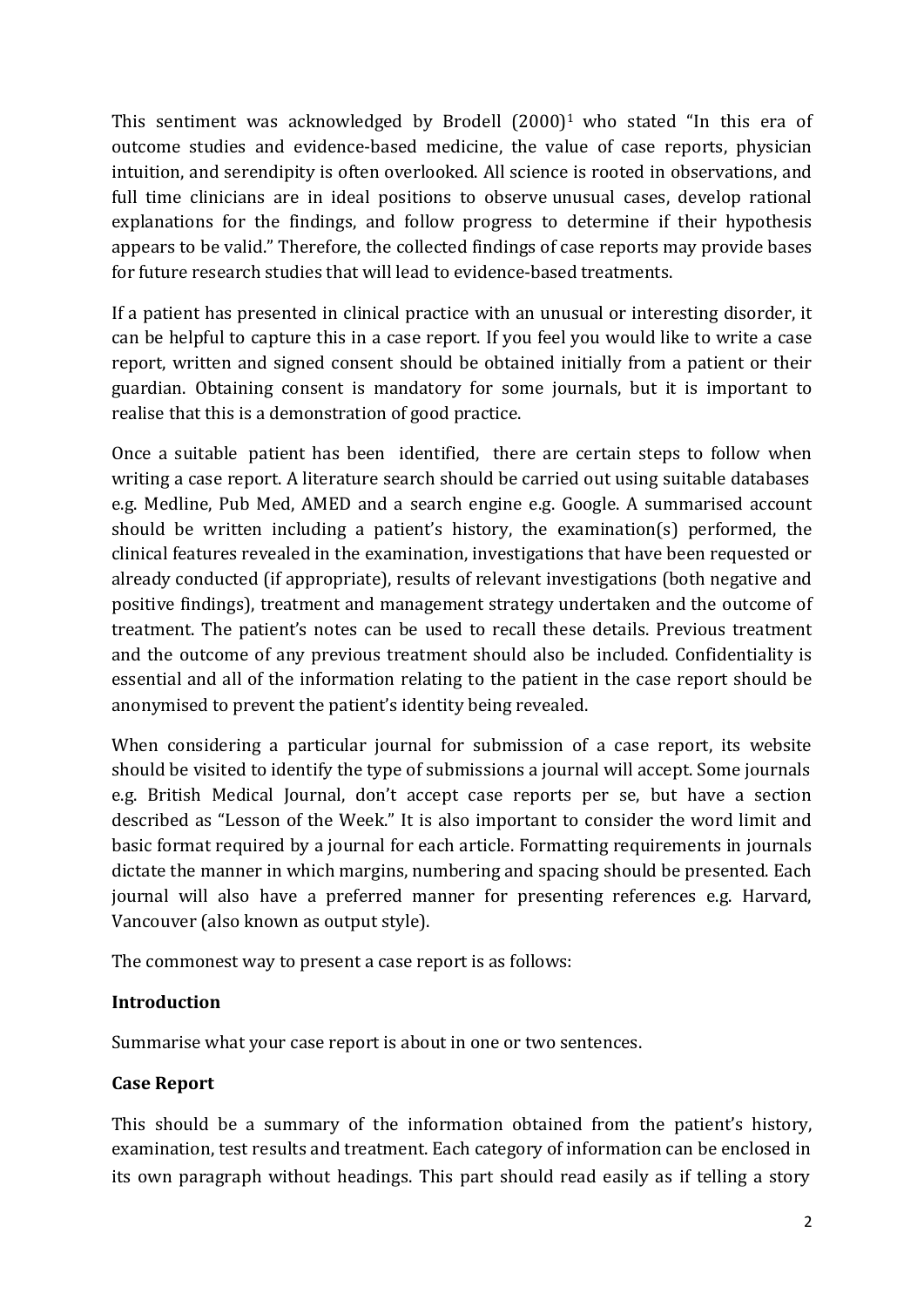about the patient and omitting any unnecessary details. This should contain selected clinical material, which illustrates the points you are making; it should not be a blow by blow account of a consultation and treatment.

## **Discussion**

This section should include a number of different criteria. The reason for writing a case report on the particular patient chosen should introduce the discussion. This can then be followed by what the literature search revealed and provide information concerning what other authors have written about this particular subject area.

The final and most important part of the discussion should concentrate on the proof for the rarity or uniqueness of a condition or response to treatment and should include scientific explanations for the position you have adopted concerning the management of this particular case. It is important to describe the cause of a particular condition, why you chose a particular clinical aspect of it and how this influenced the outcome for the patient. If your approach differed from a standard treatment approach, you must describe what recommendations you would make for future patients based on your experience and what lessons can be learnt.

## **Conclusion**

Some case reports don't contain conclusions. If you do choose to include one, this should summarise your findings in one or two sentences.

## **References**

This should be created in the particular output style required by the journal to which your article has been submitted.

## **Acknowledgements**

A statement should be included mentioning informed consent. This could be e.g. "Written informed consent was obtained form the patient/their relative for publication of this report."

## **Additional information**

It can also be helpful to include details of abbreviations if these have been used. Any competing interests from financial or academic parties should also be included in this section.

## **Preparing you case report for submission**

It is advisable to read what you have written several times. This will allow you to correct any areas where the text is too verbose or if there are areas in the report that lack clarity. When the report has been edited to your satisfaction, it can be helpful to ask a colleague to read it and encourage them to give constructive feedback.

© National Council for Osteopathic Research 2012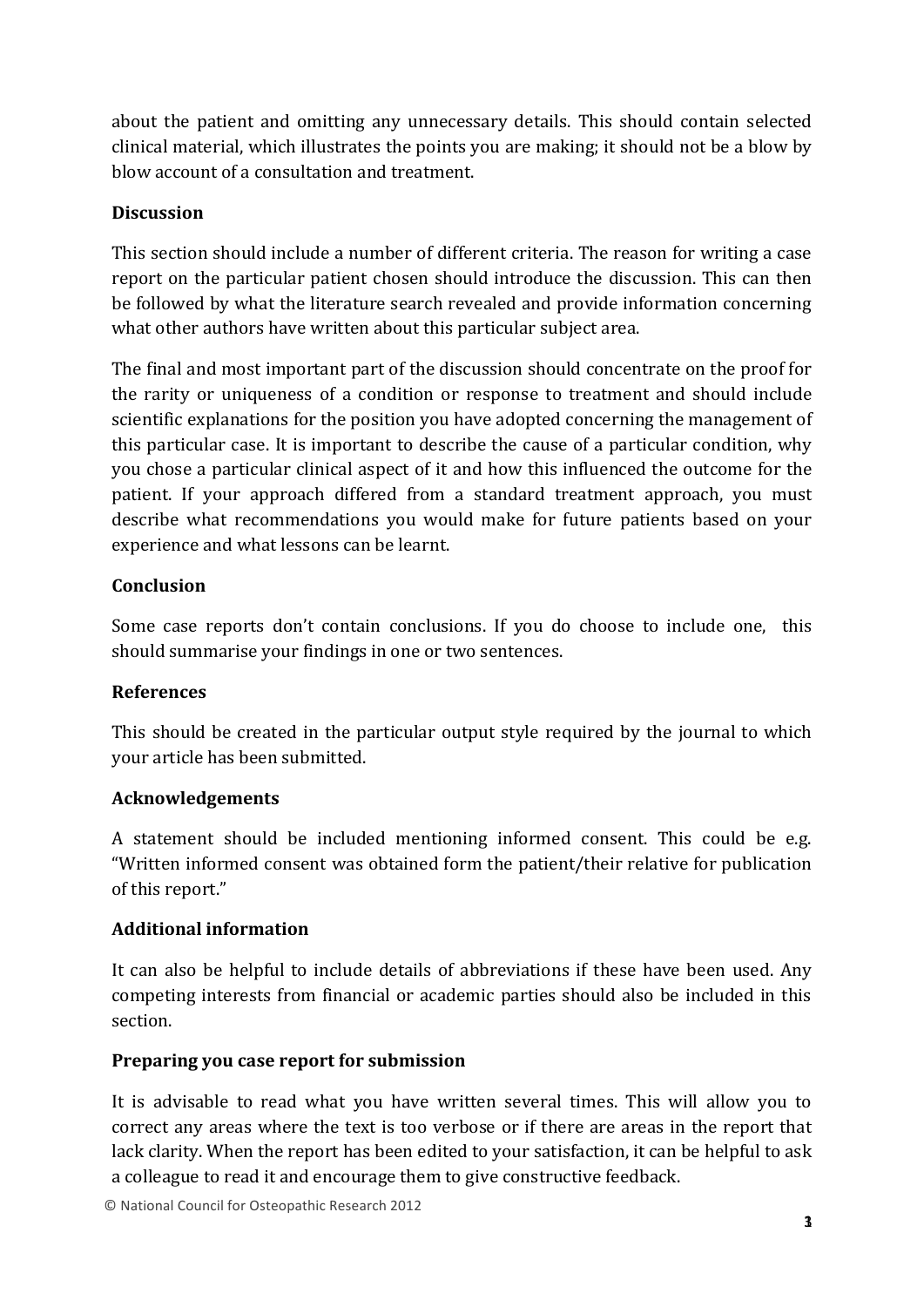#### **Submission to a Journal**

Submissions to journals can now be made electronically. The section on a journal's website signifying "instructions to authors" will indicate the journal's preferred method for submission. Each journal will have reviewers who will send comments about your case report; it may need to be edited further in view of these comments before it is ready for publication.

#### **Summary** of stages in preparation of background information for a case report:

- Identify a suitable patient Search the literature for similar cases
- Obtain consent from the patient or their appointed guardian
- Collect information from the patient's case history, examinations and test results

#### **Summary** of items to include in a case report

- Introduction
- $-$  Case report  $-$  history

|              | examination                                                      |
|--------------|------------------------------------------------------------------|
|              | examination findings                                             |
|              | investigations                                                   |
|              | results of investigations                                        |
|              | treatment intervention used                                      |
|              | outcome of treatment                                             |
| - Discussion | why you selected this patient for your case report               |
|              | what the literature reports about similar cases                  |
|              | how rare is this condition?                                      |
|              | what is the scientific explanation for this condition?           |
|              | what is the cause of this condition?                             |
|              | why did you choose you intervention?                             |
|              | how did your intervention influence the outcome for the patient? |
|              | what are the standard interventions for this condition?          |